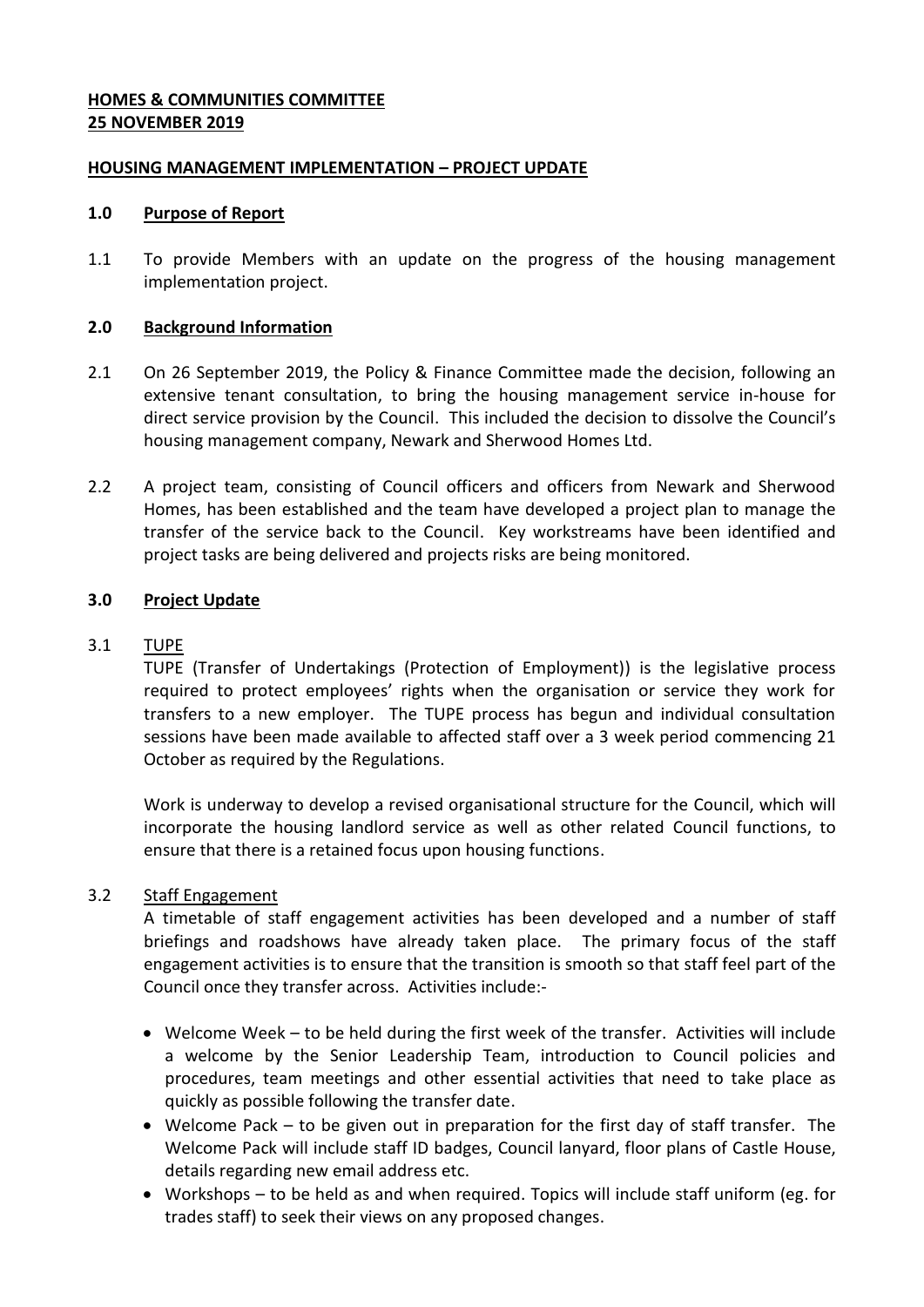Frequently Asked Questions (FAQ) – FAQ's have been created on the shared intranet page for both Company and Council staff to access.

#### 3.3 Operational

Several work streams have been identified in the project plan. Key updates on workstreams include:-

- **Staffing:** It is important that there should be no dip in service delivery experienced by tenants throughout the transition process. The Council are committed to supporting service delivery and where the Company have held vacancies that have been difficult to recruit to due to the transition, the Council have committed to recruiting to these posts.
- **Finance:** The Business Manager Financial Services is leading on the preparation to ensure that all relevant financial systems and arrangements are operating on or as soon as reasonably practicable after the date of the transfer.
- **Contracts:** Work has begun on identifying contracts and determining whether contracts are to be novated or assigned. Template letters have been created and are ready to send to suppliers to notify of the impending novation/assignments.
- **ICT:** The Business Manager ICT has identified core systems that the Company use and plans are underway to ensure the systems are continually supported to maintain service delivery. Council email addresses for Company staff are being developed, ready to go live post transfer.
- **Branding:** An inventory is underway to identify all items that are Company branded, e.g. website, external signage and vehicles. A scoping exercise of branding options is currently being undertaken. An initial benchmarking exercise has shown that all councils who have transferred their housing management service in house have all reverted to Council branding. An update report to the next Committee meeting will give further details on branding.

# 3.4 Governance

Governance arrangements are being developed which will incorporate appropriate Member decision-making and officer delegations for the housing service. The proposals will include a strong tenant consultation and engagement mechanism to ensure that tenants have an opportunity to be involved in the development and oversight of the housing management service. The proposals will need to be considered and approved by Full Council.

### 3.5 Tenants

Tenants were notified of the Council's decision to bring the housing management service back in-house via letter. The outcome of this decision does not affect current tenancy agreements as the Council remains the landlord. The core focus of the project is to ensure that the service delivered to tenants is maintained to its current high standard and continuous improvement is achieved going forward.

### 3.6 Risk Register

The project risk register is constantly under review, to ensure that the risks identified have mitigation actions in place and are regularly assessed and monitored throughout the project. The highest risks identified include: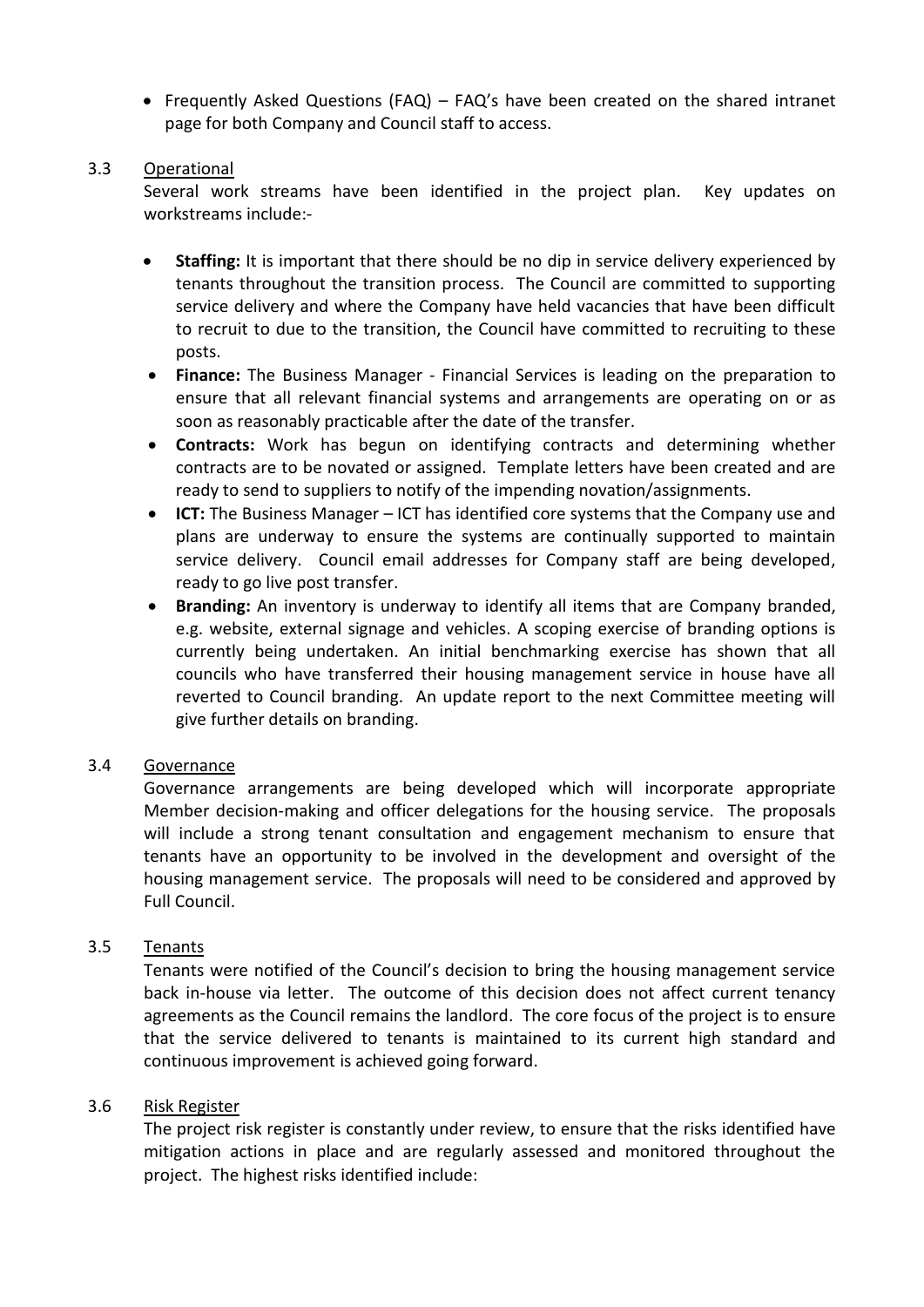- Loss of key members of Company staff
- Migration of historic legacy data from the Company
- Reduction in performance levels in the transition phase.

# **4.0 Equalities Implications**

4.1 There are no direct equalities implications arising from this report. Any proposed changes to operations and any consequential impact upon tenants and staff will need to be considered in terms of any possible negative impacts upon persons with protected characteristics, but none are envisaged at present.

# **5.0 Financial Implications (FIN19-20/8431)**

- 5.1 There are no direct financial implications arising from this report. As previously reported in the Policy & Finance Committee Report dated 26 September 2019, the re-integration of the housing service will enable a more joined up service delivery with the rest of the Council and will deliver significant efficiencies identified for the Housing Revenue Account of £0.950m, which will be reinvested back into housing services for tenants.
- 5.2 The report presented to Policy & Finance Committee on 4 April 2019 approved a budget of £150,000 in order to fund the independent tenant consultation exercise and other transitional arrangements. To date £90,381 has been incurred in relation to the consultation exercise, HR and legal advice and obtaining a closure valuation report from Local Government Pension Scheme. It is anticipated that this budget will be fully expended.

### **6.0 Community Plan – Alignment to Objectives**

6.1 These proposals align with the Council's Community Plan objective to "Generate more income, improve value for money and increase residents' satisfaction with the Council". There is a specific action under this objective to undertake a review and implement the option that delivers the management of the Council's housing stock in the most cost effective and appropriate way. It is considered that the reintegration of the Housing Service back with the Council will deliver the most cost effective and appropriate delivery of the service for tenants and leaseholders.

# **7.0 Comments of Director**

7.1 This is a major project for the Council to implement the reintegration of the housing management service back in-house. However, there is a comprehensive project plan in place that sets out all the detailed actions required to achieve the reintegration with timescales for delivery and identifies the key risks and actions to mitigate those risks. It is anticipated that the project will be delivered within the intended timescale of bringing the service back in-house no later than 1 April 2020.

### **8.0 RECOMMENDATION**

**That the project update be noted;**